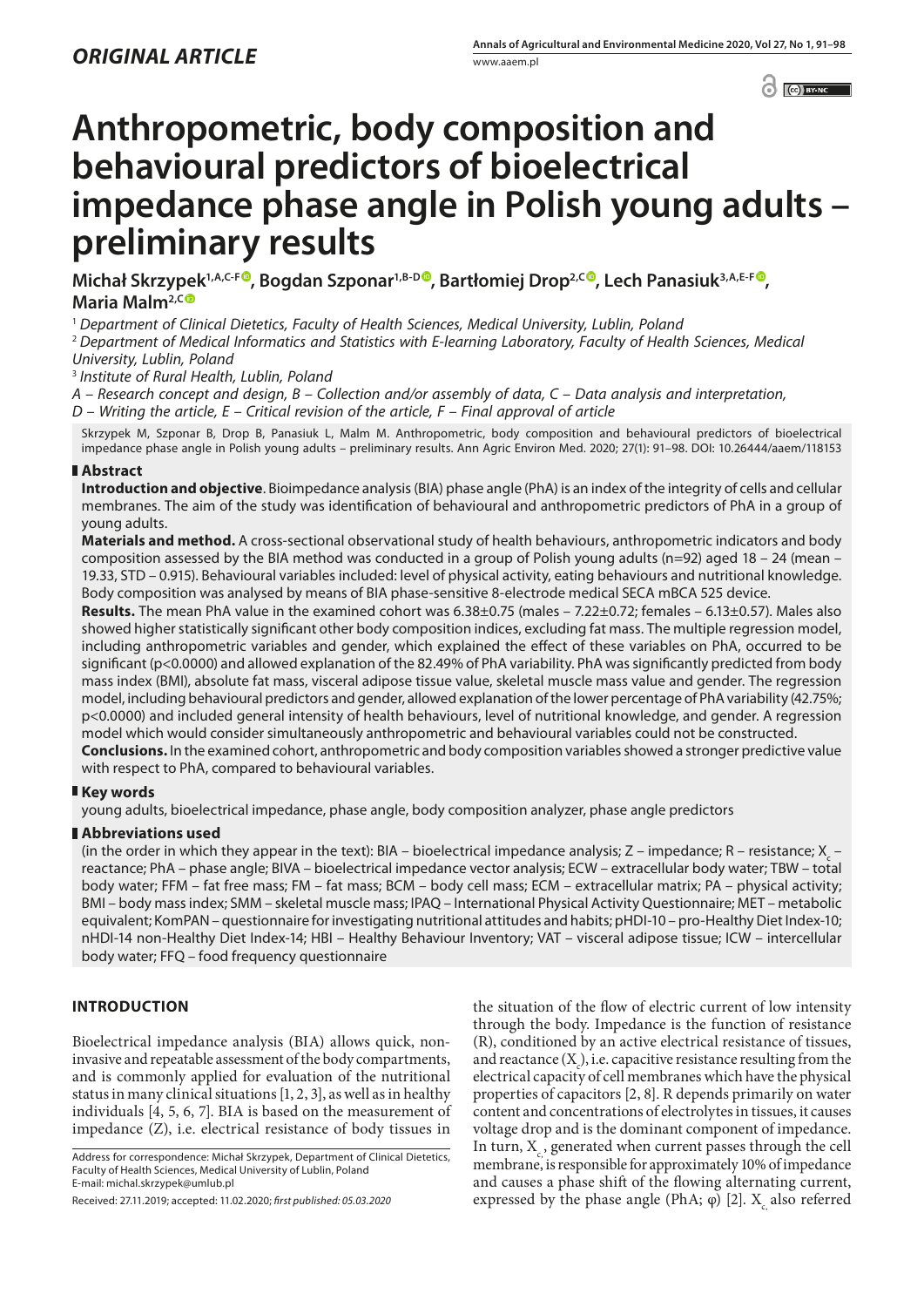to as capacitive resistance, depends on potential differences accross the cell membrane.  $X_c$  is a derivative of the state of cell membranes, their integrity, functions, and biochemical structure [5]. PhA is calculated from the formula: arc tangent  $= (X/R)x 180°/\pi$  [1, 9]. The PhA value and resistance increase as the current frequency increases [2, 8]. Figure 1 demonstrates geometrical relationships between PhA (φ) and R, Xc, Z, and the frequency of the current [2, 7]. In the presented study, PhA was measured at the frequency of 50 kHz.

R and  $X_c$ , which belong to the direct bioimpedance measures/raw bioimpedance data and their derivatives, i.e. PhA and bioelectrical impedance vector analysis (BIVA), are increasingly more often used for the nutritional status assessment in healthy individuals and in many clinical situations [1, 2, 10, 11]. Based on the direct BIA measurments, using special equations, the remaining, indirect measurement parameters of body composition are calculated. The calculation of the content of extracellular body water (ECW) in relation to the total body water (TBW) enables further mathematical calculations of the content of fat-free mass (FFM) and fat mass (FM) [2, 8]. The starting point for calculations of the individual elements of body composition associated with the state of hydration of the body, imposes the need to maintain standardized measurement conditions by the BIA method, with particular consideration of the circumstances exerting an effect on the body water homeostasis [1, 3, 9, 11]. The advantage of raw bioimpedance measures is that they provide data concerning the state of hydration, body cell mass (BCM) and cell integrity, without the necessity to use computational algorithms, and without the necessity for meeting the conditions for constant tissue hydration [9].

The PhA value is associated with the number of skeletal muscle cell membranes and BCM. Therefore, PhA is used in BIA equations for the prediction of BCM [7]. Małecka-Massalska et al. pay attention to the fact that well-nourished cells are characterized by high reactance and high PhA, whereas the deterioration of the state of cells results in the loss of integrity of cellular membranes and a decrease in PhA [12]. PhA reflects the ratio of extracellular mass (ECM) to body cell mass (BCM). The prognostic importance of PhA seems to be a derivative of changes in the ECM/BCM ratio, which are associated with the nutritional status [7]. Summing-up, PhA is the marker of cellular health, integrity of the cell wall, functional status and number of cellular membranes, as well as an indicator of the distribution of fluids between interand intracellular space [5, 13]. Selberg et al. emphasize that PhA values depend primarily on the tissue structure of the limbs [7]. PhA is currently considered as a valuable marker of training and nutritional status [14].



Figure 1. Geometric mapping projection of the dependency between phase angle (φ) and resistance (R), reactance (Xc), impedance (Z), and the frequency of the current.

*Source:* [2, 7 with own modification]

In many studies, lower PhA values were confirmed in patients with various pathologies, compared to healthy individuals, and the predictive value of PhA was also confirmed in envisaging worse health outcomes and mortality. For example, a study by Selberg et al. showed significant differences in PhA values between healthy individuals and hospitalized patients (mean 6.6° vs. 4.9°; p<0.001), in whom in various clinical situations, requiring dietary nutritional support by the nutrition team were enrolled into the study group [7]. A number of publications have dealt with the problem of differences in PhA values in clinically different groups of patients [for more comprehensive information see, among others, 1, 9, 15, 16, 17], and also with the importance of PhA as a predictive factor [9, 18, 19].

#### **OBJECTIVE**

The aim of the observational study was preliminary identification of anthropometric, body composition and behavioural predictors of the phase angle (PhA), assessed by means of BIA, in a cohort of young Polish adults.

#### **MATERIALS AND METHOD**

**Study population.** During the period October 2017 – 30 October 2018, a cross-sectional observational study was carried out in a group of 92 young adult volunteers aged 18–24 (mean age – 19.33, STD 0.915), including 71 females and 21 males. The respondents were selected by the purposive, non-random sampling method. The criteria of inclusion into the study group were: being a student of the speciality of dietetics or physiotherapy, and expression of informed consent to participate in the research project. The study was conducted during winter and autumn months in order to avoid seasonal determinations of physical activity (PA). In the study group, 9 respondents self-reported the occurrence of chronic health problems. This group was compared with the study participants who did not report any health problems, according to anthropometric parameters, bioelectrical impedance body composition indices, and intensification of behavioural variables. It was found that respondents who reported health problems were taller (mean height – 176.2 vs. 169.9 cm; Z=-2.27; p=0.02) and had a higher volume of visceral adipose tissue  $(0.65 \text{ vs. } 0.52 \text{ l}; Z = -2.23; p = 0.02)$ . The result obtained with respect to height evidences lack of the effect of self-reported diseases on the process of the respondents' growth. However, the difference in visceral adipose tissue was not associated with either differences in the level of the respondents' PA, or the mode of nutrition. The two groups did not differ according to the remaining variables considered in the study (Tab. 1). Taking into account the lack of differences in basic bioelectrical impedance body composition indices between both groups, including the lack of differences in PhA, it was decided to consider the whole study group in statistical analyses. In all respondents, the BMI values remained within the range in which a positive correlation was noted between BMI and PhA values [10]. All respondents were students of the medical university and studied dietetics (61.96%) and physiotherapy (38.04%); almost 48% of respondents were permanent residents of rural area and 52% indicated town as their place of permanent residence.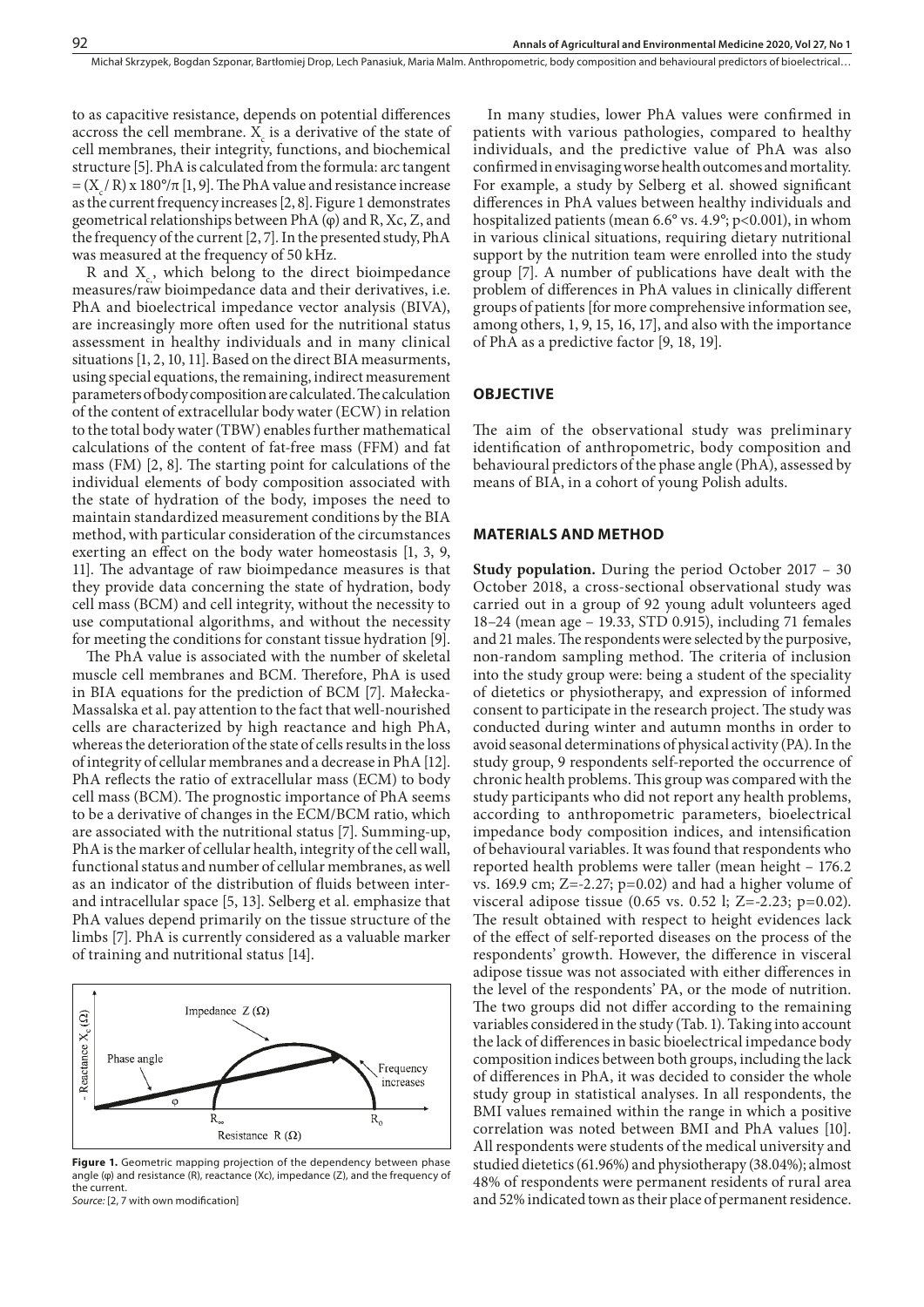The majority of respondents continued school education or university study (88.03%). 2.17% had permanent employment and 9.8% worked casually, combining employment and education.

**Anthropometric measurements** were performed in accordance with the World Health Organization (WHO) guidelines [20], with consideration of the measurement of weight up to the nearest 0.1 kg, and height to the nearest 0.5 cm. The accuracy of the measurements of weight and height were adjusted to the BIA requirements, according to the recommendations by Kyle et al. [3]. Waist circumference was measured according to the WHO guidelines ('at the midpoint of the last palpable rib and the top of the hip bone') [20]. The BMI (in kg/m<sup>2</sup>) was calculated as body weight divided by the square of height expressed in meters. Measurements were obtained using the measuring station Seca with stadiometer Model No. 7997021289.

**BIA.** Non-invasive analysis of body composition was performed using the phase-sensitive, multi-frequency 8 electrode SECA medical Body Composition Analyser 525 device, operating with the software Seca analytics 115 (Seca GmbH & Co., Hamburg, Germany). Multi-frequency devices for the measurement of BIA provide more precise assessment of TBW and ECW than those based on a single frequency [1]. The Seca mBCA 525 device uses 4 pairs of surface standard electrodes attached 2 to each hand and foot, connected with a computer analyser (for a detailed anatomic description of the applied positioning of electrodes see: [21]). The measurement of impedance was performed with a current of 100 µA at frequencies between 1 – 1,000 kHz [21]. The measurement was performed maintaining standardized conditions in the supine position, while lying on a non-conductive surface, with body position: lower extremities relative to each other at an angle of 45°, and upper extremities relative to the trunk at an angle of 30°, fasting, after 10-minute rest (recommendation acc. to [3]). The PhA value expressed in degrees (<sup>0</sup>) was automatically obtained from the device. The measurement of PhA was performed at the frequency of 50 kHz. In all respondents, clinical circumstances were excluded which would ensure the safe performance of BIA (pacemaker, defibrillator, etc.), as well as those affecting the reliability of the results obtained (extreme BMI values: <16 and >34 kg/m2 ; fluid abnormalities; body deformation). An interval of at least 4 hours was maintained from the last meal and from intensive physical exercises. The duration of the examination was approximately 75 seconds [3, 21]. The body composition indices taken into account in the analysis were calculated by the SECA mBCA 525 device based on raw bioimpedance data  $(R, X_c)$  and were then transferred to the statistical programme through the software Seca analytics 115. This type of device (phase-sensitive 8-electrode system) enabled segmental analysis of the whole body, and thereby the calculation of skeletal muscle mass, taking segmental muscle mass into account. On the question of the procedure for generating calculation formulas used in the SECA mBCA 525 device for predicting SMM see [21].

**Behavioural variables.** Selected behavioural variables included in the category of health-promoting lifestyle were assessed using a survey technique by means of standardized questionnaires.

The level of physical activity (PA) was assessed using a long version of the *International Physical Activity Questionnaire (IPAQ)*. This instrument enables the evaluation of energy expenditure in the domains of daily living specified in the questionnaire, as well as an overall result informing about the respondents' total PA, which was considered in statistical analyses. The results obtained were expressed in MET-min/week. Calculations of the levels of PA were performed by multiplying the number of days a week when the given activity was carried out by the duration of a given activity in minutes per week, and by a coefficient ascribed to a given activity. The values of coefficients corresponding to the multiples of basal metabolic rate, ascribed to the given activities, are indicated in the methodological manual for IPAQ. It was assumed that effort of low intensity was 3.3 MET, of moderate intensity – 4.0 MET, and of high intensity – 8.0 MET [22]. The methodological guidelines for the use of IPAQ permit the use of a PA measure expressed in MET-min/week without conversion to kcal/week [22]. The Polish version of the research tool was used, as adapted by R. Stupnicki and E. Biernat [22], with the consent of the authors. Considering the high PA levels in the examined cohort, the calculations of total physical activity reported by the respondents were additionally verified in order to exclude calculation errors.

Eating behaviours and nutritional knowledge were assessed using the standardized KomPAN questionnaire, recommended by the Committee of Human Nutrition Science of the Polish Academy of Sciences (version 1.2 to be completed by the respondent) [23]. Eating behaviours were assessed using closed questions which concerned the frequency of consumption of specified food products, beverages and meals. Based on data concerning the frequency of consumption, the pro-Healthy-Diet-Index-10 (pHDI-10) and non-Healthy-Diet-Index-14 (nHDI-14) were calculated. The pHDI-10 includes data pertaining to the consumption of the types of products which have a potentially beneficial effect on health, whereas the nHDI-14 deals with data which concern the consumption of the types of products exerting an unfavourable effect on health. Indices were calculated in such a way that indices concerning the daily frequency of consumption (times/day) were summed-up, and subsequently the obtained values of total frequency of consumption of the 2 groups of food were expressed as scores. Score values of both indicators were used for statistical analyses. The range of possible values for each indicator was 0–100. Scores within the range 0–33 were interpreted as low intensity of the given characteristics of nutrition, 34–66 – as moderate, and 67–100 as high. Nutritional knowledge was assessed by means of 25 statements which were qualified by the respondents as true or false. One score was ascribed to each correct answer, and the scores were subsequently summed-up. The results within the range 0–8 scores evidenced insufficient nutritional knowledge, 9–16 – satisfactory knowledge, and 17–25 – good knowledge [23].

Health behaviours were evaluated using the Health Behaviour Inventory by Z. Juczyński (HBI) [24]. The licence for use of the instrument was made available by the Laboratory of Psychological Tests of the Polish Psychologists' Association. The HBI questionnaire contains 24 items. The respondents indicate how often they undertake the health behaviours mentioned using a 5-degree scale. The instrument allows assessment of the total level of health behaviours and determination of the intensification of behaviours in 4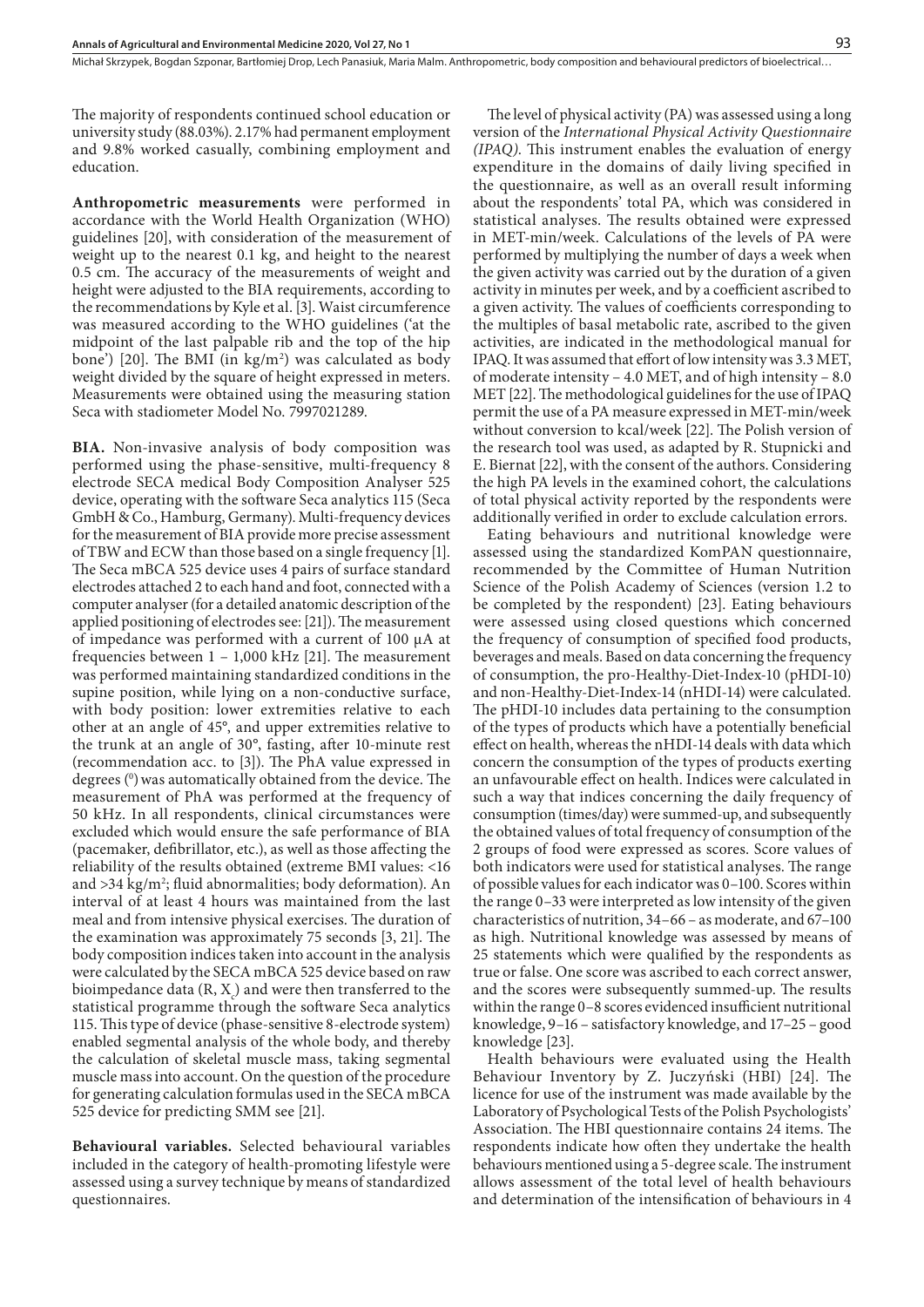domains: correct nutritional habits, prophylactic behaviours, and positive psychological attitude. In statistical analysis, the total result was considered, which remained within the range 24–120 scores [24].

Consent for the study was obtained from the Bioethics Commission at the Medical University in Lublin (Resolution No. 0254/248/2017).

**Statistical analysis.** Statistical analysis was performed using the software STATISTICA version 13.3; TIBCO Software Inc., 2017, and statistical data analysis software system, version 13. (http://statistica.io). Data obtained in own study were expressed in the form of mean values, SD, median values, in selected cases minimum and maximum values were provided. In order to calculate differences between groups according to gender, due to the different numbers of respondents in the groups of males and females, the non-parametric Mann-Whitney U test was applied. Statistical analysis using the W Shapiro-Wilk test showed that the distribution of the analyzed variables in the compared groups differed significantly from the normal distribution. Correlations between variables were calculated using Pearson correlation (r); p<0.05 was considered as statistically significant. In order to assess the effect of anthropometric and behavioural variables on PhA, considering the quantitative character of the dependent variable, a stepwise multiple regression analysis was applied. Concerning the size of the sample, the assumption of regression analysis was met pertaining to the examination of at least 15 study participants per one predictor [25].

## **RESULTS**

Table 1 presents the characteristics of the study group with consideration of differences between groups according to gender. Males showed higher values of anthropometric variables investigated in the study. The PhA values in the whole group examined remained within the range from min. 4.9 to max. 8.5; mean 6.38 (STD 0.75). With respect to BIA body composition, the PhA values, as well as the remaining parameters of body composition, with the exception of the FM absolute value, were higher in males. Gender-related differences were observed concerning behavioural variables – females were characterized by higher general intensification of health behaviours, a higher pro-Healthy-Diet-Index (pHDI-10), and a lower non-Healthy-Diet-Index (nHDI-14), with the lack of differences according to gender with respect to PA and nutritional knowledge.

Table 2 demonstrates Pearson correlation values between PhA and anthropometric variables, body composition parameters, and behavioural variables. Skeletal muscle mass (SMM)  $(r=0.79; p=0.00)$  showed the strongest positive correlation with PhA. Weaker positive correlations were found between PhA values and height, weight, BMI and waist circumference, as well as fat free mass (FFM). In turn, a negative correlation was found between fat mass (FM) and PhA (-0.24). From among the behavioural variables, only the level of nutritional knowledge was correlated with PhA  $(r=-0.23; p=0.03)$  where, paradoxically, a higher nutritional knowledge was related with lower PhA values.

**Table 1.** Characteristics of the study group with consideration of differences between groups according to gender

| $n = 92$                                                                                                   | All respondents     |        | Males $(n=21)$      |        | Females (n=71)      |        | Z statistics |       |
|------------------------------------------------------------------------------------------------------------|---------------------|--------|---------------------|--------|---------------------|--------|--------------|-------|
|                                                                                                            | mean $\pm$ SD       | median | mean $\pm$ SD       | median | mean $\pm$ SD       | median |              | p     |
| Anthropometric characteristics                                                                             |                     |        |                     |        |                     |        |              |       |
| Weight (kg)                                                                                                | $63.0 \pm 10.8$     | 60.0   | 74.4± 11.7          | 73.0   | $59.6 \pm 7.9$      | 59.0   | $-5.210$     | 0.000 |
| Height (cm)                                                                                                | $1.71 \pm 0.074$    | 1.7    | $1.80 \pm 0.05$     | 1.82   | $1.68 \pm 0.05$     | 1.67   | $-5.888$     | 0.000 |
| Body mass index (kg/cm <sup>2</sup> )                                                                      | 21.80±2.57          | 21.4   | 23.17±2.91          | 22.74  | $21.39 \pm 2.33$    | 21.2   | $-2.544$     | 0.011 |
| Waist circumference (cm)                                                                                   | 75.30±9.18          | 73.0   | 83.52±9.88          | 81.0   | 72.87±7.44          | 71.0   | $-4.359$     | 0.000 |
| Bioimpedance body composition indices                                                                      |                     |        |                     |        |                     |        |              |       |
| Fat mass absolute value (kg)                                                                               | 15.30±5.82          | 15.05  | $12.71 \pm 6.91$    | 11.95  | $16.07 + 5.28$      | 15.48  | 2.758        | 0.006 |
| Fat mass index (kg/m <sup>2</sup> )                                                                        | $5.31 \pm 1.96$     | 5.18   | $3.94 \pm 2.07$     | 3.59   | $5.71 \pm 1.75$     | 5.49   | 3.846        | 0.000 |
| Fat free mass absolute value (kg)                                                                          | 48.33±9.54          | 45.27  | $63.13 \pm 6.72$    | 65.09  | 43.96±4.50          | 43.52  | $-6.786$     | 0.000 |
| Fat free mass index (kg/m <sup>2</sup> )                                                                   | $16.55 \pm 2.05$    | 16.08  | 19.50±1.56          | 19.7   | $15.68 \pm 1.18$    | 15.74  | 6.581        | 0.000 |
| Visceral adipose tissue (litre)                                                                            | $0.5319 \pm 0.57$   | 0.365  | $0.9494 \pm 0.84$   | 0.66   | $0.4084 \pm 0.39$   | 0.32   | $-3.460$     | 0.001 |
| Skeletal muscle mass (kg)                                                                                  | 22.80±5.65          | 20.78  | 31.53±4.06          | 32.83  | $20.21 \pm 2.66$    | 20.08  | $-6.781$     | 0.000 |
| Phase angle (°)                                                                                            | $6.38 \pm 0.75$     | 6.3    | $7.22 \pm 0.72$     | 7.2    | $6.13 \pm 0.57$     | 6.1    | $-5.251$     | 0.000 |
| Total body water (litre)                                                                                   | 35.67±6.92          | 33.6   | $46.17 + 5.25$      | 47.4   | 32.56±3.40          | 32.4   | $-6.753$     | 0.000 |
| Extracellular body water (litre)                                                                           | $15.23 \pm 2.46$    | 14.6   | $18.64 \pm 2.04$    | 18.8   | $14.21 \pm 1.47$    | 14.1   | $-6.386$     | 0.000 |
| Behavioural variables – indicators of health behaviours                                                    |                     |        |                     |        |                     |        |              |       |
| General index of intensification of health behaviours<br>acc. to Health Behaviour Inventory (range 24-120) | 79.71±12.99         | 79.5   | 74.10±12.51         | 74.0   | 81.37±12.75         | 81.0   | 2.061        | 0.039 |
| Total weekly energy expenditure (MET-min./week)                                                            | 7322.29<br>±7797.03 | 5038.5 | 9967.74<br>±12348.8 | 6303.0 | 6539.83<br>±5722.06 | 4809.0 | $-0.669$     | 0.502 |
| pHDI-10 (score value)                                                                                      | 33.57±5.55          | 34.0   | $30.62 \pm 5.79$    | 31.0   | 34.45±5.20          | 35.0   | 2.638        | 0.008 |
| nHDI-14 (score value)                                                                                      | 38.13±6.24          | 39.0   | $42.62 \pm 5.37$    | 41.0   | 36.80±5.88          | 38.0   | $-4.005$     | 0.000 |
| Level of nutritional knowledge (score value)                                                               | 14.72±3.40          | 14.0   | $14.23 \pm 2.66$    | 15.0   | 14.87±3.59          | 14.0   | 0.544        | 0.586 |
|                                                                                                            |                     |        |                     |        |                     |        |              |       |

SD – standard deviation; MET – metabolic equivalent; pHDI-10 – pro-Healthy-Diet-Index; nHDI-14 – non-Healthy-Diet-Index<br>The presented results of the statistical analysis with U Mann-Whitney test refer to the comparison of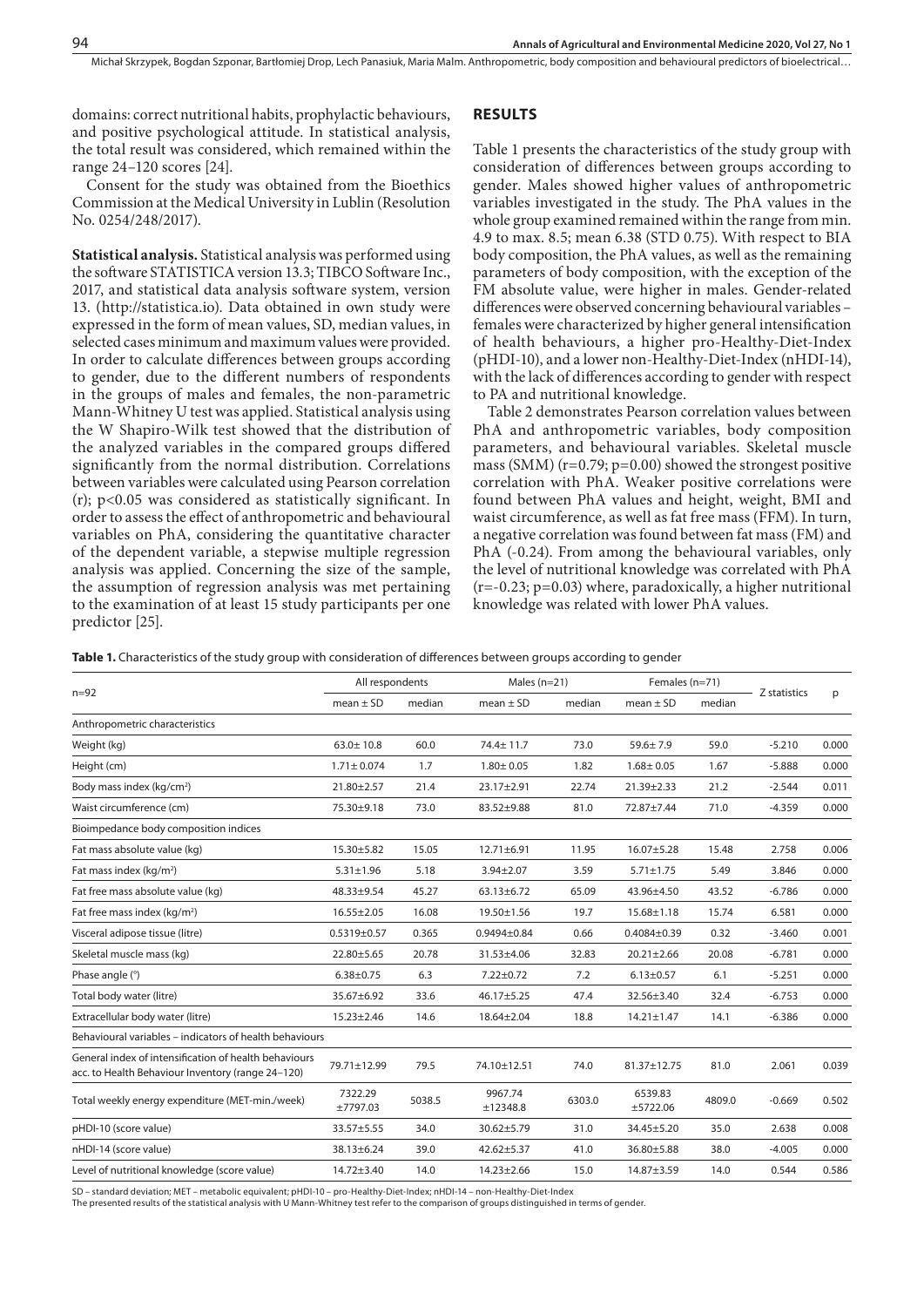**Table 2.** Pearson correlation coefficients (r) between PhA and anthropometric, body-composition and behavioural variables

| Variable                       | r       |
|--------------------------------|---------|
| Height                         | 0.35    |
| Weight                         | 0.48    |
| <b>BMI</b>                     | 0.40    |
| Waist circumference            | 0.37    |
| Absolute fat mass value        | $-0.24$ |
| Fat free mass                  | 0.73    |
| Skeletal muscle mass value     | 0.79    |
| Total body water               | 0.72    |
| Extracellular body water       | 0.58    |
| Level of nutritional knowledge | $-0.23$ |

All correlations significant at the level p<0.05

Striving for identification of the PhA predictors in the examined cohort of young adults, a regression model was constructed explaining the variability of the dependent variable of interest to the researchers. At the first stage of analysis, the following characteristics were considered: age, gender, anthropometric variables, and BIA body composition parameters. The method of backward stepwise multiple linear regression was applied in the analysis of independent variables. The model occurred to be significant and allowed explanation of 82.48% of variability of the dependent variable [F(5.86)=81.022; p<0.0000]. The model error estimation, while adopting the mean PhA value in the study group equal to 6.3837, was 5%, thus, this was a small error. The following predictors had the greatest effect on PhA: gender, BMI, FM, VAT and SMM. All the mentioned explanatory variables (independent) were related with PhA value (p<0.05) (Tab. 3).

**Table 3.** Stepwise multiple regression model explaining PhA considering anthropometric variables and bioimpedance body composition indices

| $N = 92$                | R <sup>2</sup> = 0.8248; Standard Error of Estimate: 0.32510<br>$F(5,86)=81.022; p<0.0000$ |                              |          |       |  |  |
|-------------------------|--------------------------------------------------------------------------------------------|------------------------------|----------|-------|--|--|
|                         | β                                                                                          | Standard<br>Error of $\beta$ | t(86)    | р     |  |  |
| Intercept               | 1.402                                                                                      | 0.421                        | 3.325    | 0.001 |  |  |
| Gender                  | $-0.997$                                                                                   | 0.188                        | $-5.294$ | 0.000 |  |  |
| Body mass index         | 0.217                                                                                      | 0.033                        | 6.500    | 0.000 |  |  |
| Fat mass                | $-0.128$                                                                                   | 0.014                        | $-8.865$ | 0.000 |  |  |
| Visceral adipose tissue | 0.202                                                                                      | 0.096                        | 2.103    | 0.038 |  |  |
| Skeletal muscle mass    | 0.102                                                                                      | 0.016                        | 6.544    | 0.000 |  |  |
|                         |                                                                                            |                              |          |       |  |  |

The same statistical procedure was performed in order to assess the effect of behavioural variables on PhA values (Tab. 4). This model also occurred to be significant [F(3.88)=21.9; p<0.0000], and the predictors considered in this model explained jointly 42.75% of the dependent variable. Three predictors exerted a significant effect on PhA: male gender, level of nutritional knowledge, and general intensification of health behaviours assessed using the HBI scale. Estimation error for this model, while adopting in the examined group the mean PhA value equal to 6.3837, was 9.1%; thus, this is a greater error compared to the model considering anthropometric variables; however, it is still a relatively small error.

**Table 4.** Stepwise multiple regression model explaining PhA considering behavioural variables

|                                                                                                | $R^2$ = 0.4275; Standard Error of Estimate: 0.581;<br>$F(3.88)=21.9; p<0.0000$ |                              |          |       |  |  |
|------------------------------------------------------------------------------------------------|--------------------------------------------------------------------------------|------------------------------|----------|-------|--|--|
| $N = 92$                                                                                       | β                                                                              | Standard<br>Error of $\beta$ | t(86)    | р     |  |  |
| Intercept                                                                                      | 6.028                                                                          | 0.433                        | 13.912   | 0.000 |  |  |
| Gender                                                                                         | 1.127                                                                          | 0.149                        | 7.587    | 0.000 |  |  |
| Level of nutritional knowledge                                                                 | $-0.05$                                                                        | 0.019                        | $-2.716$ | 0.008 |  |  |
| General index of intensification of<br>health behaviours acc. to Health<br>Behaviour Inventory | 0.01                                                                           | 0.005                        | 2.115    | 0.04  |  |  |

Thus the model considering anthropometric variables allowed explanation of the considerably higher percentage of PhA variability than the behavioural model. A model which would simultaneously consider anthropometric variables and behavioural variables could not be constructed.

## **DISCUSSION**

Selberg et al. proposed considering PhA values lower than 4.4° as abnormal, those within the range 4.4° – 5.4° as borderline, and values higher than 5.4° as normal. The PhA values over 7.8° may occur in physiological conditions in athletes and body-builders, and in these situations they are associated with high values of the BMI resulting from high muscle mass [7]. Significant differences in PhA values were confirmed between populations from various countries (Switzerland vs. USA vs. Germany); however, the causes of these differences have not been fully explained [for additional information, see: 10]. The PhA values obtained in own study in the whole study group (mean 6.38°±0.75°), as well as in gender groups (males 7.22 $\textdegree$ ±0.72°; females 6.13°±0.57°), should be considered as normal [7]. Considering the strong relationship between PhA and gender, age and BMI, and also taking into account differences in PhA reference values in various populations, the values obtained in own study should be referred to the reference values for European cohorts gender, age and BMIstratified. The available reference values for PhA, which are closest geographically, come from a German study by Bosy-Westphal et al., conducted in a group of more than 200,000 persons [10]. For the age group 18–19 years and normal values of BMI (18.5–25), the PhA reference value in that study was for females – 5.93 $^{\circ}$ , and for males – 6.82 $^{\circ}$  [10]. Thus, the values obtained in the presented study are higher than the above-mentioned German reference values. It cannot be excluded that the high levels of PA in the examined cohort of young adults may be responsible for the higher percentage of muscle mass in BMI values than in the German population. The lack of data concerning body composition in the cohort investigated by Bosy-Westphal et al. [10] does not allow verification of this presumption. In turn, the results of own study concerning PhA are lower than in an Indian population in which Kumar et al. [26] found in a cohort of healthy adults at mean age of  $32.64 \pm 12.25$  mean PhA values  $7.32^{\circ} \pm 1.17^{\circ}$ , and in the groups of females and males: 7.05°±1.58° and 7.43°±0.98°, respectively. Barbosa-Silva et al. [5] indicated  $6.55^{\circ}$ ±1.1° as the reference PhA value for an Asian population; therefore, the results of the study by Kumar [26] differ *in plus* from the indicated values. It is not known to what extent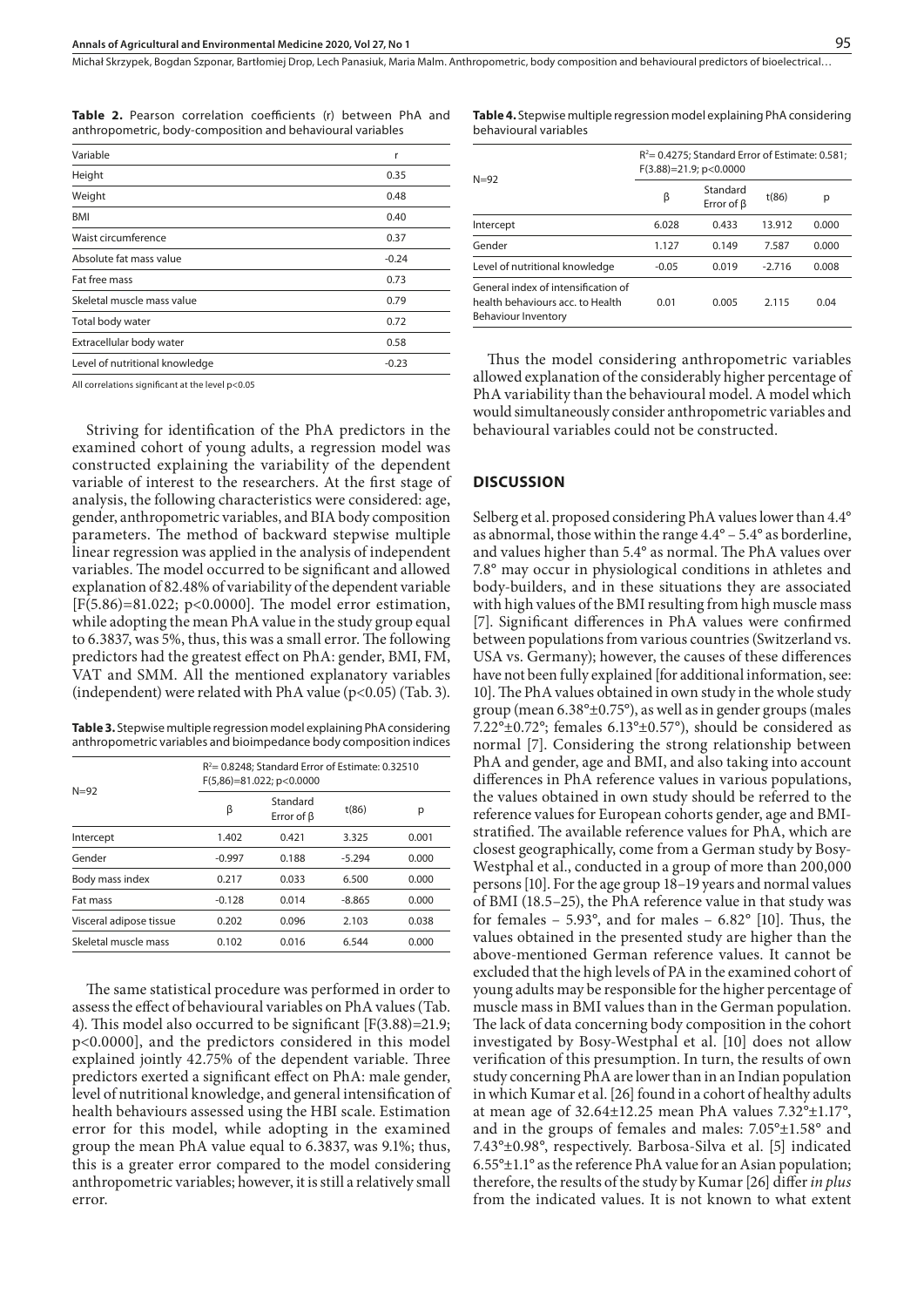these differences result from technical characteristics of the BIA devices used [9], or structural differences concerning the anatomical structure of the torso and limbs [1].

In the presented study, significant differences in PhA values were observed according to gender, i.e. PhA values were lower in females. This result is in accordance with the current state of knowledge; for example, in an American study in a group of 1,967 healthy adults, significantly lower PhA values were observed in females than males [5]. In a German study by Bosy-Westphal et al. [10] in a population of young adults, gender and age were the basic determinants of PhA (higher PhA values in males and younger persons), and these 2 variables explained 7% of the PhA variance [10]. The differences in PhA according to gender are ascribed to the differences in body composition, i.e. a higher average content of lean body mass in males [1].

Concerning the variables correlated with PhA, the results of own study do not deviate from the current state of knowledge. In the presented study, both FFM and SMM were strongly positively correlated with PhA (r=0.73 and 0.79, respectively), and SMM was included into the regression model as a significant predictor of PhA. In own study, the BMI index was positively correlated with PhA (r=0.40), and was also a predictor of the PhA considered in the regression model. While referring these findings to the state of knowledge, attention should be paid to the fact that, e.g. in the study by Kumar et al. [27], PhA values were positively correlated with BMI ( $r=0.011$ ;  $p<0.001$ ). While interpreting these findings, it should also be pointed out that this relationship reflects the larger number of cells and cellular membranes of the muscle tissue or adipose tissue (BMI does not provide information concerning body composition). In the study by Gonzales et al. [6], a strong correlation was confirmed between PhA and FFM. As early as in the pioneer study by Baumgartner et al. [26] conducted in a group of healthy individuals, PhA was positively correlated with FFM in males, whereas negatively correlated with %FM in both genders. In the study by Gonzalez et al. [6], a strong predictor of PhA in both genders was FFM measured by the method of underwater weighting (UWW). In the presented study, SMM, an important component of FFM, was a positive predictor of PhA, whereas FM was a negative predictor. While referring to the relationship between SMM and PhA observed in own study, the results of investigations by Selberg et al. [7] should also be recalled, which confirmed that PhA was positively correlated with muscle mass as well as with muscle strength. Therefore, the above-quoted researchers defined PhA as 'simple muscle index'. However, in the area of discussed correlations, not only muscle mass is important, but also muscle quality, with consideration of such parameters as: composition, metabolism, aerobic capacity, insulin resistance, fat infiltration, fibrosis, etc. It should also be remembered that the loss of muscle mass does not fully explain the loss of function [28]. Positive correlations between FFM, SMM, as well as BMI and the PhA values, result from the fact that PhA increases together with an increase in the number of cellular membranes, exerting an effect on the magnitude of the reactance. Persons with higher FFM and SMM parameters have a larger number of muscle cells, while persons with higher BMI – a larger number of muscle cells or fat cells, which results in an elevation of PhA.

In a number of clinical situations negatively projecting on FFM, changes in PhA are also observed [6]. However, when changes in FFM do not yet occur, e.g. in an early phase of malnutrition or in sepsis, an increase occurs in the volume of extracellular fluids, which results in an increase in the ECW/ICW ratio and decrease in PhA. This mechanism of PhA decrease occurs in obese individuals [6]. The relationship between PhA and BMI is of bimodal character, which means that until the value  $40 \text{ kg/m}^2$ , together with an increase in BMI, the PhA increases; however, after exceeding the threshold for morbid obesity – PhA values begin to decrease. This is associated with a physiological higher extracellular to intracellular water ratio of the fat tissue, as well as fluid overload in advanced obesity [10].

The basic determinants of PhA differ according to the stage of the life cycle. As mentioned previously, in adults, higher PhA values occur in males and younger persons [10]. Nevertheless, in children and adolescents in the same German study by Bosy-Westphal et al. [10], it was confirmed that the basic determinants of PhA are age and BMI (PhA increases together with age and increase in BMI). In this group, age is a basic predictor of PhA (explains 10.8% of variance), while BMI is a weak predictor (explains 1% of variance). In the age group below the age of 14, no differences in the PhA value occur according to gender [10]. In the study by Bosy-Westphal et al., the BMI was a positive predictor of PhA, both in children and adults; however, in the group of adults, as mentioned before, the values of PhA increase together with an increase in BMI up to the value of approximately 40 kg/ m<sup>2</sup>, and above this value the direction of this correlation is reversed [10].

The model of regression considering anthropometric and body composition variables showed a great explanatory strength (82.48%). The results of own study differ from the current state of knowledge concerning the predictors of PhA, because age was not considered in any of the regression models explaining the PhA variability. In the study by Gonzalez et al. [6], age occurred to be the most important biological factor determining the PhA variability, because BCM decreases with age, and extracellular volume increases, which elevates the ECW/ICW ratio. Discrepancy between the results obtained by Gonzalez et al. [6] and the results of own study may result from the fact that in own study a homogenous group of young adults was examined where the mean age was 19.33 (STD 0.915). In turn, Selberg et al. consider that the effect of age on PhA is relatively small [7]. However, in the study by Wu, older age was related with lower reactance and lower PhA values [29]. The latest meta-analysis by Matiello et al. [30], considering 46 research projects including a population of almost 250,000, informs that PhA changes during the human life cycle in the way that PhA increases until the age of adolescence (16–18 years), then stabilizes during the period of adulthood (age 18–38 years in males and 18–48 years in females), and subsequently gradually decreases as the body ages. Males show higher PhA values in all age groups, except from early childhood (0–2 years) and individuals aged over 80 [30].

The regression model constructed with the use of behavioural variables allows explanation of the lower percentage of PhA variability (42.75%). The predictors of PhA were: gender, general health behaviour index measured by means of the Health Behaviour Inventory, as well as the level of nutritional knowledge, which occurred to be a weak negative predictor of PhA. None of the indicators of the quality of diet used for evaluation of the respondents'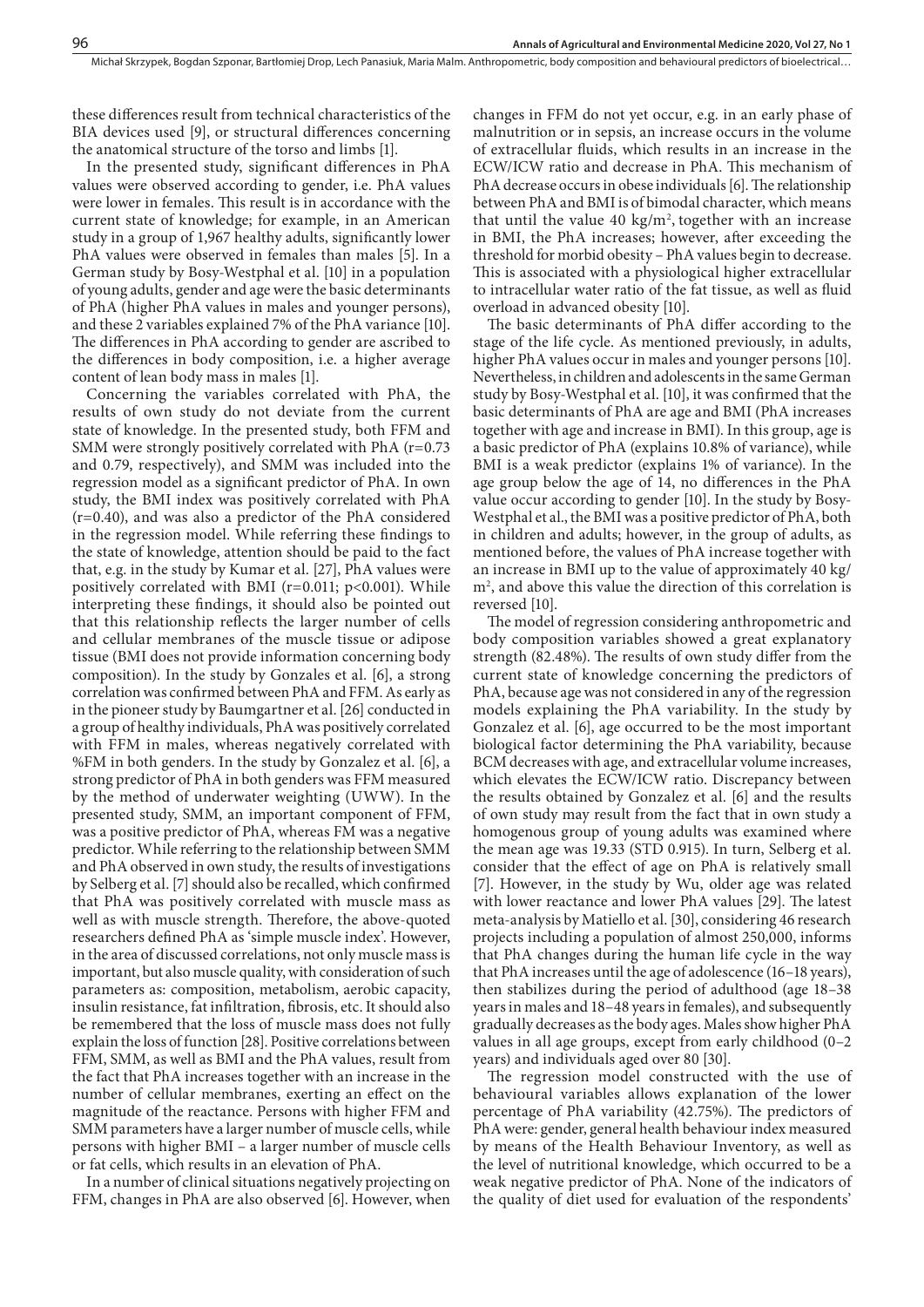mode of nutrition (pHDI, nHDI), was a significant predictor of PhA. While discussing this result, attention should be paid to the novel research by Barrea et al. [31], which demonstrated the importance of adherence to the Mediterranean diet, assessed by means of a questionnaire, as a predictor of PhA in the Italian population. This explained a considerable percentage of PhA variability (44.5% in males and 47.3% in females), irrespective of the effect of gender, age and weight [31]. However, the cross-sectional character of that study excludes the possibility of drawing conclusions concerning cause-effect relationships between the investigated variables.

In a Turkish study by Koseoglu et al. [32], no correlation was confirmed between PhA and health behaviours among females, with consideration of the levels of consumption of micro-components of diet evaluated using the dietary record and the level of PA. These results are consistent with the result of own study, where nutritional variables were not included in the regression model. While interpreting these results it should be remembered that the assessment of behavioural variables by means of self-reported questionnaires is burdened with the risk of occurrence of a number of errors affecting reliability of the data obtained, including a recall bias [33, 34]. However, it should be emphasized that the research instrument of the food frequency questionnaire (FFQ) type applied in the presented study, containing 47 items concerning the frequency of consumption of the groups of food products/beverages, should be qualified as the FFQ with shorter food lists (100 items and below), which is considered a less reliable source of data pertaining to the frequency of consumption, compared to the FFQs with longer food lists [35]. It should also be taken into account that questionnaires concern the intensification of behavioural variables within a specified time interval, while body composition remains under the influence of long-term influences.

The results concerning the level of the respondents' PA require comment. The observed levels of PA should be considered as high: both in the group of males and females, as well as with respect to the total study group, mean results expressed as MET-min/week remain within the category of high PA, exceeding the cut-off point at the level of 3,000 MET-min/week [22]. Also, concerning the results of the assessment of the level of PA among occupationally-active Polish males, performed using the same instrument [36], the results should be considered as high. In turn, the results concerning PA obtained in the presented study which, in the whole examined group, were 7,322.29 MET-min/week, on average, are comparable to the level of physical activity of Polish and Irish physical education students which, in the study by Górski et al., for Polish students was 11,477 METmin/week (thus, it was higher than in own study), whereas for the students from Ireland it was 7,205 MET-min/week [37]. Also, Pastuszak et al., in their study conducted among students of physical education from Warsaw and the Charles University in Prague (Czech Republic) reported the level of PA among Czech students on the level of 9,525.2 in males and 10,964.3 in females, whereas among Polish students – on the level of 4,034.3 and 2,469.8, respectively (mean MET-min/ week values were provided.) [38].

Referring the results of own study to the results reported in the above-quoted publications, allows the presumption that the obtained results may be typical of young adults studying specialties which include intensive education

in the area of health promotion and the principles of a health promoting lifestyle, and also contain elements of the education programme which imply the PA of students during classes at university. While interpreting the results obtained, it should also be remembered that the shortcoming of the IPAQ is overestimation of the level of PA in the case of persons exercising intensively [22]. It cannot be excluded that this phenomenon also exerted an effect on the result of the presented study.

Nevertheless, the respondents' PA was neither a significant predictor of PhA, nor was it correlated with PhA values. In turn, meta-analysis of cross-sectional studies by Mundstock et al. [13] indicated that PhA is higher among persons who are physically active (p<0.001), and in longitudinal studies the mean PhA values were significantly higher in persons who received PA intervention  $(p=0.002)$  [13]. It is also known that PhA is positively correlated with the level of general muscular fitness [28].

To the best of the authors' knowledge, the presented results are the first attempt in Poland to identify anthropometric, BIA body composition, and behavioural predictors of PhA in a cohort of the young adult population. Also, in international literature this issue has not been extensively examined. It would therefore be justified to undertake studies of this profile in a sample which would be representative for the Polish population.

**Limitations of the study.** The method of selection of the respondents who were students of one university makes it impossible, based on the results obtained, to formulate generalized conclusions concerning the entire Polish young adult population.

## **CONCLUSIONS**

- 1)Anthropometric variables, bioelectrical impedance body composition indices and gender explain the highest percentage of PhA variance in the examined group of young adults.
- 2)PhA predictors considered in the regression model explaining the highest percentage of variability of the dependent variable in the examined group of young adults are: gender, BMI, FM, VAT and SMM.
- 3)It was not possible to construct a regression equation which would simultaneously consider behavioural and anthropometric predictors.

### **REFERENCES**

- 1. Mialich SM, Faccioli Sicchieri JM, Jordao AA. Analysis of body composition: critical review of the use of bioelectrical impedance analysis. IJCN. 2014; 2(1): 1–10. DOI: 10.12691/ijcn-2-1-1
- 2. Kyle UG, Bosaeus I, De Lorenzo AD, Deurenberg P, Elia M, Gómez JM, et al. Bioelectrical impedance analysis- part I: review of principles and methods. Clin Nutr. 2004; 23(5): 1226–1243. DOI: 10.1016/j. clnu.2004.06.004
- 3. Kyle UG, Bosaeus I, De Lorenzo AD, Deurenberg P, Elia M, Gómez JM, et al. Bioelectrical impedance analysis- part II: utilization in clinical practice. Clin Nutr. 2004; 23(6): 1430–1453. DOI: 10.1016/j. clnu.2004.09.012
- 4. Wit B, Buśko K, Mróz A, Kłossowski M. The using of bioelectric impedance (BIA) and near-infrared spectrophotometric (FUTREX) determinations of body composition in males of variable physical activity- a comparative analysis. Biol Sport. 2001; 18(4): 321–334.